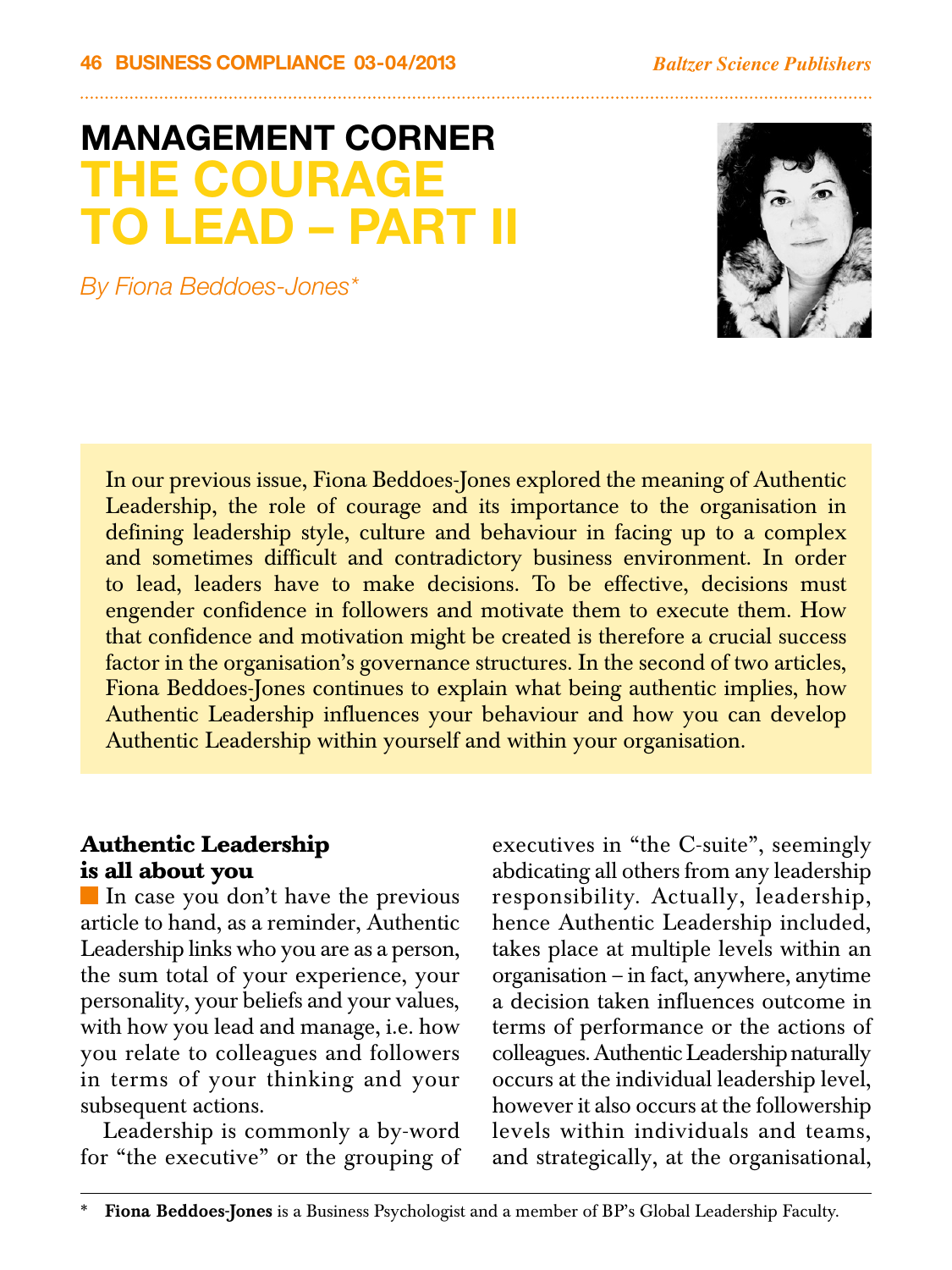The benefits for the individual of leading an authentic life include increased self-confidence, a greater general sense of being successful at work and in life, better quality relationships, greater feelings of happiness and well-being, combined with decreased stress, anxiety and illness

cultural, level. The manner in which we choose to exercise leadership therefore, should not be a haphazard affair. We need to choose our leadership style – our culture of leadership – our tone at the top.

## **Defining Authenticity**

But what does it mean to be authentic, and is being an authentic leader different from that in some way? The Oxford English Dictionary defines authenticity as*, "being genuine"* and *"being real"*. In Western philosophy, we can trace the origins of a desire to be authentic back to the ancient Greek directive of *"Know thyself*" and, subsequently, via Shakespeare's, *"To thine own self be true".* Authenticity can be described as consistency and congruence between someone's beliefs and values and their behaviour: *walking the talk* in other words*.* An antique piece of furniture can be classified as being either real or fake. In contrast, within psychology, sociology and philosophy, authenticity is not considered to be an either/or condition; rather, an individual

can best be described as being more or less authentic or inauthentic. Authenticity is generally considered a virtue and to be desirable. Why? Research suggests that the individual benefits of leading an authentic life include increased selfconfidence, a greater general feeling of being successful at work and in life, better quality relationships, greater feelings of happiness and well-being, combined with decreased stress, anxiety and illness. Overall, being authentic at work and leading an authentic life can be said to engender greater health and even, research suggests, longevity.

Authentic Leadership<sup>1</sup> has been shown to include increased employee engagement, greater creativity and more effective problem solving, an increased sense of employee well-being, lower absence and sickness rates and decreased employee turnover. Organisationally therefore, the benefits include not only growing more effective leaders from within, but also inspiring better working culture, collegial relationships and team working. At every level then, individually,

<sup>1</sup> Gardner, W. L., Cogliser, C. C., Davis, K. M., & Dickens, M. P. (2011) Authentic Leadership: A review of the literature and research agenda. *The Leadership Quarterly,* 22 (6) pp. 1120-1145.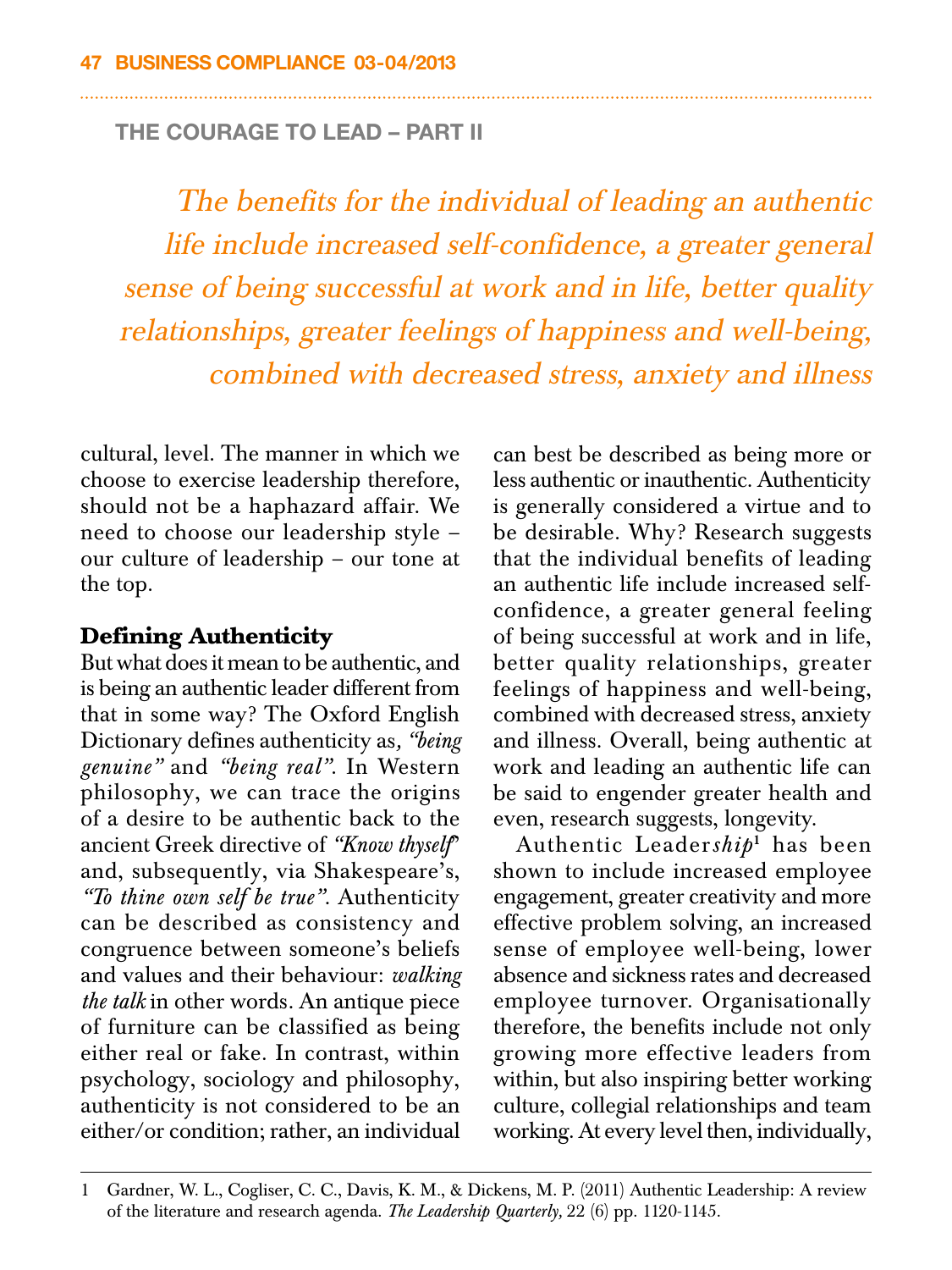

organisationally and at the follower and team levels, Authentic Leadership makes sense, although interestingly, not everyone wants to be an Authentic Leader! Authentic Leadership is an ideal and cannot be said to be an easy discipline. It means having to be your best self, consistently and congruently, and make yourself available as a role model for others. It's hard work, an object of constant scrutiny and not everyone wants to invest the cognitive and emotional effort required.

## **The Authentic Role Model**

I am often asked who I think is a modern authentic leader. Matthew Taylor, the dynamic Chief Executive of the UK's Royal Society of Arts (RSA) and the driving force behind its new, pro-social, 21st Century Enlightenment project, is always quick to share his thoughts or to apologise publicly via his blog if he thinks that he might have got it wrong. This is unlike Dave Hartnett, HM Revenue and Customs Permanent Secretary, whose initial refusal to apologise over the tax calculation fiasco in September 2010<sup>2</sup> made him look arrogant and out-oftouch with the very taxpayers who pay his wages. If you look around you and consider the people you know, you may find that you are already working with people you admire and respect who could be considered to be Authentic Leaders when you evaluate them against the 3 Pillars of Authentic Leadership *[Ed: See diagram above and previous article – The Courage to Lead in Issue 02/2013 of this Journal]*.

Authentic Leadership is, in some respects, similar to Emotional Intelligence<sup>3</sup> , including as it does concepts of self-awareness and self-discipline. The suggestion has been made that leaders who are highly emotionally intelligent are more likely to be Authentic Leaders and vice-versa. How then, does Authentic Leader*ship* differ from simply being authentic at work? Whilst being true to your beliefs and values are critical for Authentic Leaders, my PhD research, conducted with both RAF officers and UK business leaders, has identified that authenticity on its own is not enough.

<sup>2</sup> <http://www.guardian.co.uk/money/2010/sep/11/revenue>-underpaid-tax-no-apology

<sup>3</sup> Goleman, D. (1995) *Emotional Intelligence*. Bantam Books.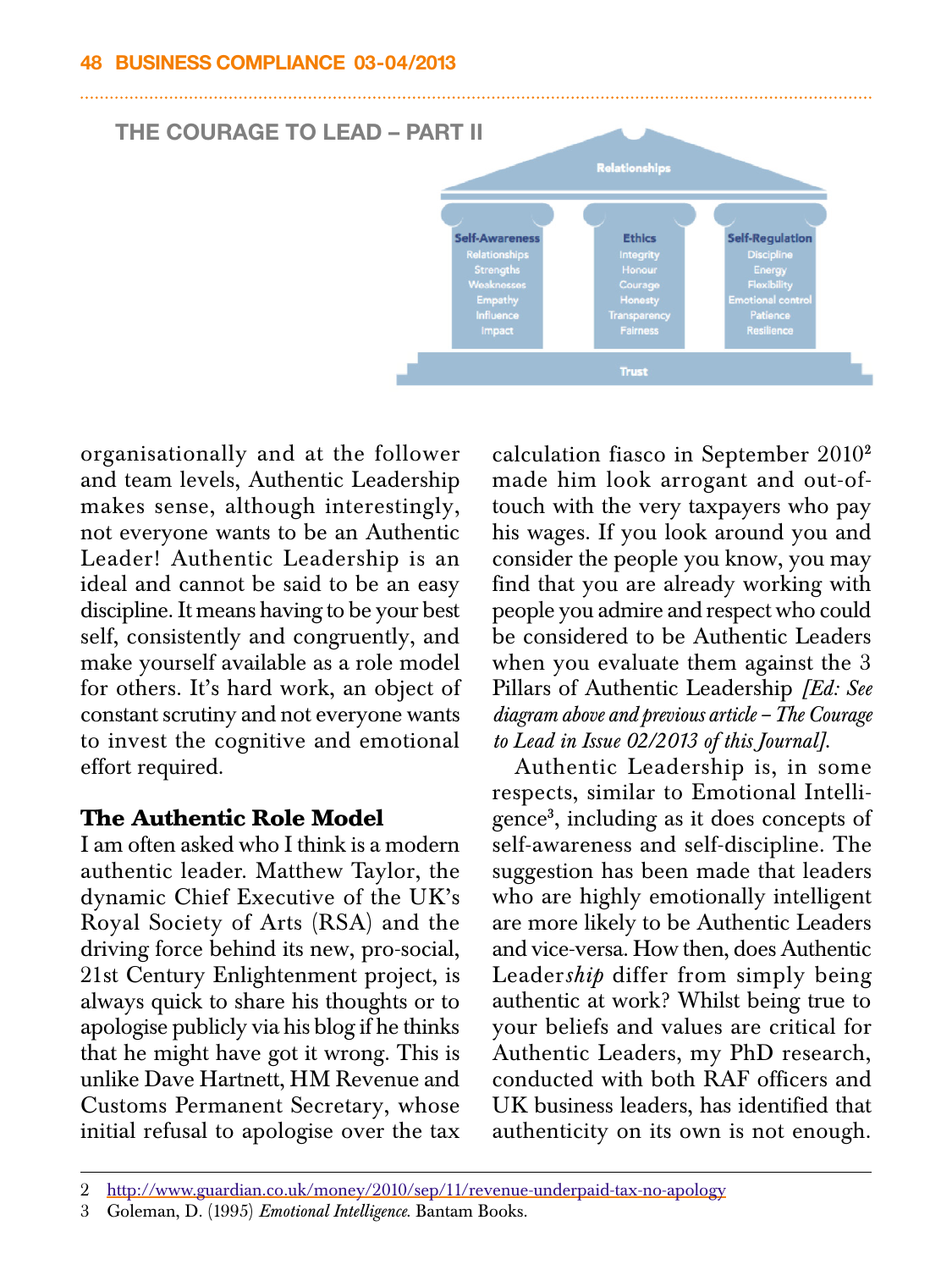Authentic Leaders are exceptional role models to others; when rated by peers and staff, they are considered to be more self-aware, more selfdisciplined and more ethical than other leaders

It seems that Authentic Leadership comprises three things, all of which an Authentic Leader does to a greater degree than other leaders.

Authentic Leaders are exceptional role models to others; they are considered to be more self-aware, more selfdisciplined and more ethical. Authentic leaders combine pro-social, collaborative leadership with integrity and purpose. The ABC of authentic leadership is **authenticity**, (being true to yourself and your values), bravery, (showing courage, particularly in the face of danger, dissent or unethical behaviour) and compassion, (concern for the well-being of others).

## **Why Authentic Leadership Matters**

Authentic Leadership engenders the trust of followers and other stakeholders. As explained in the first of these two articles, employees want to be able to trust their leaders. Research conducted in 2009<sup>4</sup> highlighted four things that followers want from their leaders. These are neither operational nor strategic, and

they say less about what a leader *does*  than who a leader *is* in terms of personal characteristics and values.

#### **Followers want:**

- To be able to trust their leaders; to believe that what they say is true.
- For their leaders to be compassionate; to have empathy and to care about their well-being.
- **Stability and predictability in their** working environment.
- $\blacksquare$  To feel hopeful about the future, something that is impossible without trust being present.

To satisfy these needs is consistently being shown to make a difference to performance, to the organisation and ultimately to individual well-being. Despite the evident effort and acceptance of accountability, in short, the courage adopting Authentic Leadership requires, it is a leadership aspiration that most certainly deserves serious consideration by anyone who wants to make a difference as a leader.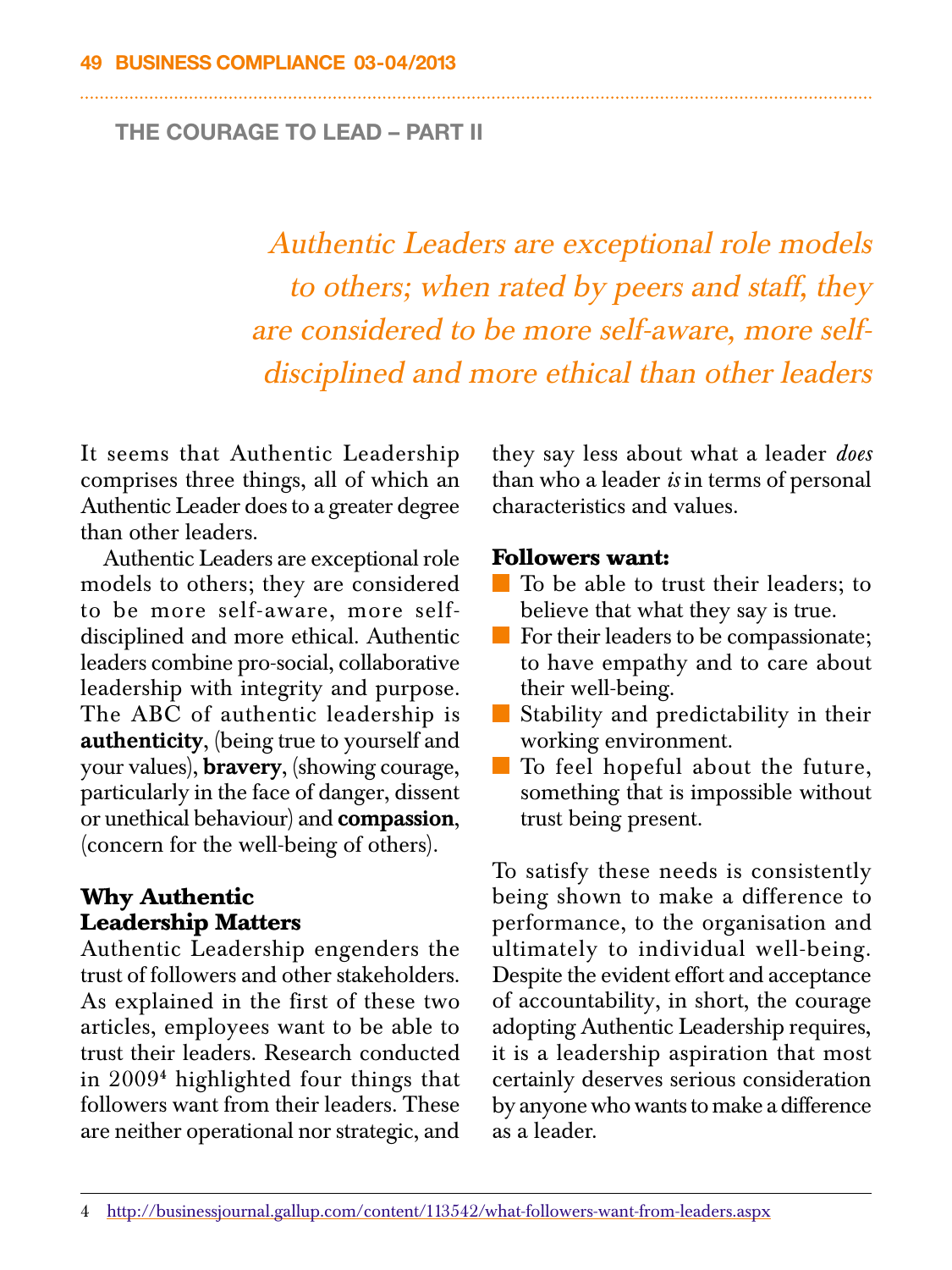#### **Ten steps to developing your Authentic Leadership capacity:**

- Read the 10 Principles of Authentic Leadership carefully. Consider the implications that each one of them has for you
- Research the 3 Pillars of Authentic Leadership and understand the cognitive, emotional and behavioural elements which sit within each one
- Select between 3 and 5 elements and begin to pay particular attention to them with a view to doing more of them, more often. Self-awareness, for example, involves both self-reflection (after an event) and reflexivity (awareness at the time an event is happening). Nor is it enough to only think of your*self*; self-awareness also includes understanding your impact on *others* and how they might be thinking and feeling too, so there's much more to it than there may appear to be at first glance.
- Begin writing a reflective/reflexive diary so you can coach yourself and develop your own 'voice' as a leader; become your harshest critic and your own best friend
	- Think about how your life so far has contributed to making you become the leader that you are today. Are you being driven by events or people

from your past which are no longer relevant to the kind of leader you want to become?

- Request some kind of 360° appraisal if possible so you can understand how others see you; the more self-aware you are, the more your scores will match other peoples' of you
- Ask for a coach or find yourself a mentor. These don't need to be limited to work; you may find that you already have someone in your life whom you find it easy to talk to and who you can usefully discuss things with who encourages you to look at things from a different perspective
- Be clear about your boundaries; what's private and what you're prepared to share publicly
- Consider how your personality contributes to the kind of leader you are and therefore what kind of Authentic Leader you want to be
- Speak to other managers and leaders about the difficulties and ethical issues which your role entails. You may find that they share your concerns or have experienced similar situations themselves in the past. At the very least, you won't feel so alone in your leadership role.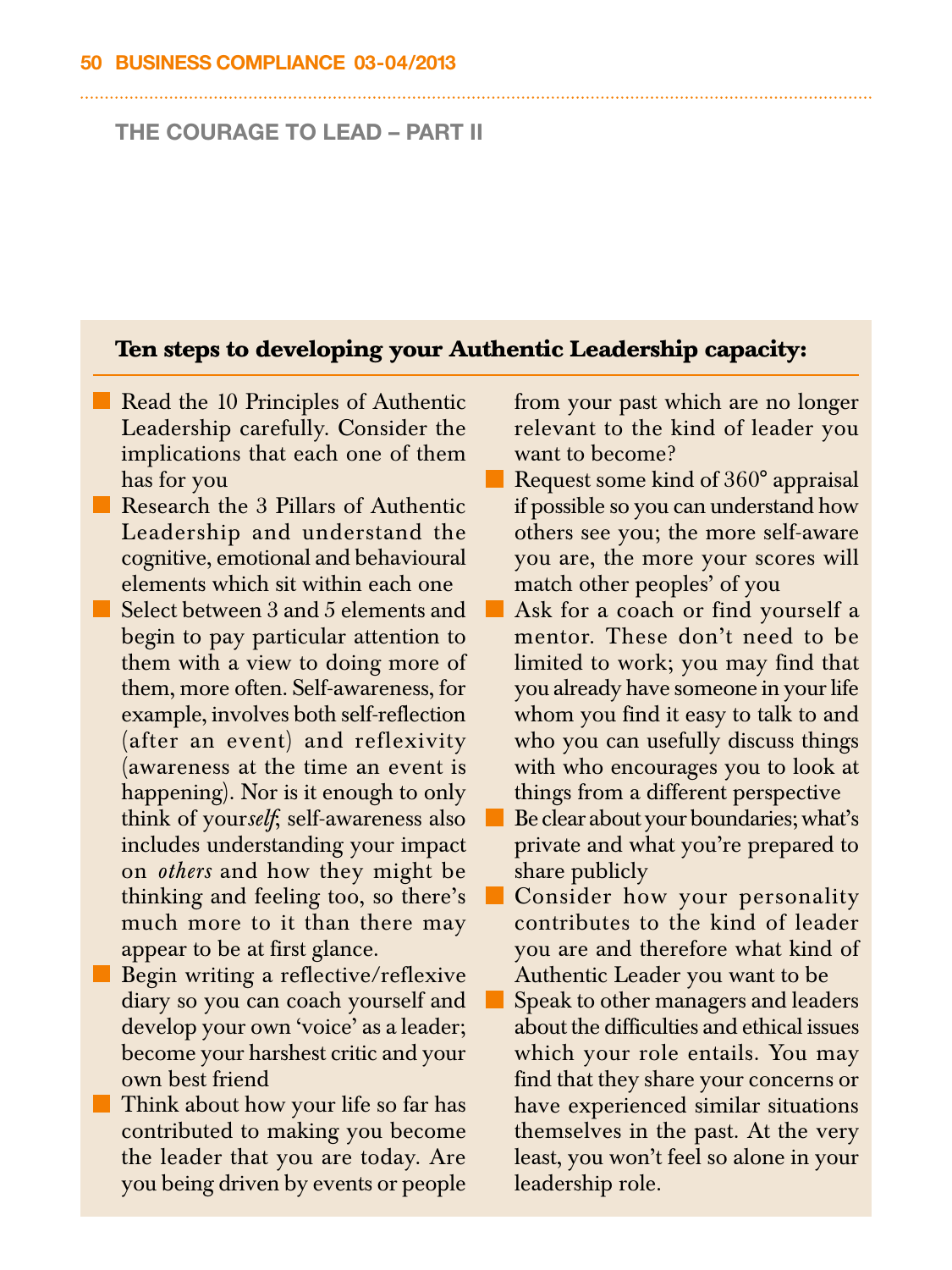## **Embedding Authentic Leadership Culture in the Organisation.**

How can Authentic Leadership be developed at an organisational level? Whilst often overlooked, *the first, and most obvious, point is that this needs to be a deliberate strategic decision*. Getting the underpinning philosophy right is critical to the success of any development programme. The most effective development programmes reflect the beliefs and values of the organisation. BP is a good example of this; officially launched on the 1st January 2012, its revised Code of Conduct and its five values of Safety, Respect, Excellence, Courage and One team embody everything that the organisation and its people do, and are not just limited to a poster on the wall within its leadership development programmes.<sup>5</sup> *[Ed: Recent press comments concerning investigations into price rigging within the oil industry*<sup>6</sup>  *exemplify one of the difficulties facing companies making serious efforts to emphasise the application of corporate values in the organisation. Today's efforts to improve corporate culture provide no safeguard to loss of reputation from allegations of misconduct relating to the past].*



*Secondly, design the leadership development programme around the 3 Pillars of Authentic Leadership*, making the connections and links between all of the programme elements clear<sup>7</sup> . Too often in my experience, programme participants are expected to somehow work it all out for themselves as they make sense of a course in their own ways. This means that some people get more out of the experience than others, there is a lack of consistency regarding learning outcomes and application and, worst case scenario, some people may miss the point completely! In the very best programmes, learning is reinforced and supported in a variety of ways; leader selfawareness, for example, will be supported by 360° feedback, done at the beginning and end of a programme so changes in colleague and follower perceptions of leadership performance can be tracked. 1:1 coaching and a supportive buddy system which encourages reflection is always beneficial for participant learning, and real-time, 'live' projects can be focused around pro-social, community issues,

<sup>5</sup> <http://bit.ly/10Jr0k7> at [www.bp.com](http://www.bp.com)

<sup>6</sup> <http://on.ft.com/12NKJ4V>

<sup>7</sup> <http://www.3peaksleadership.co.uk>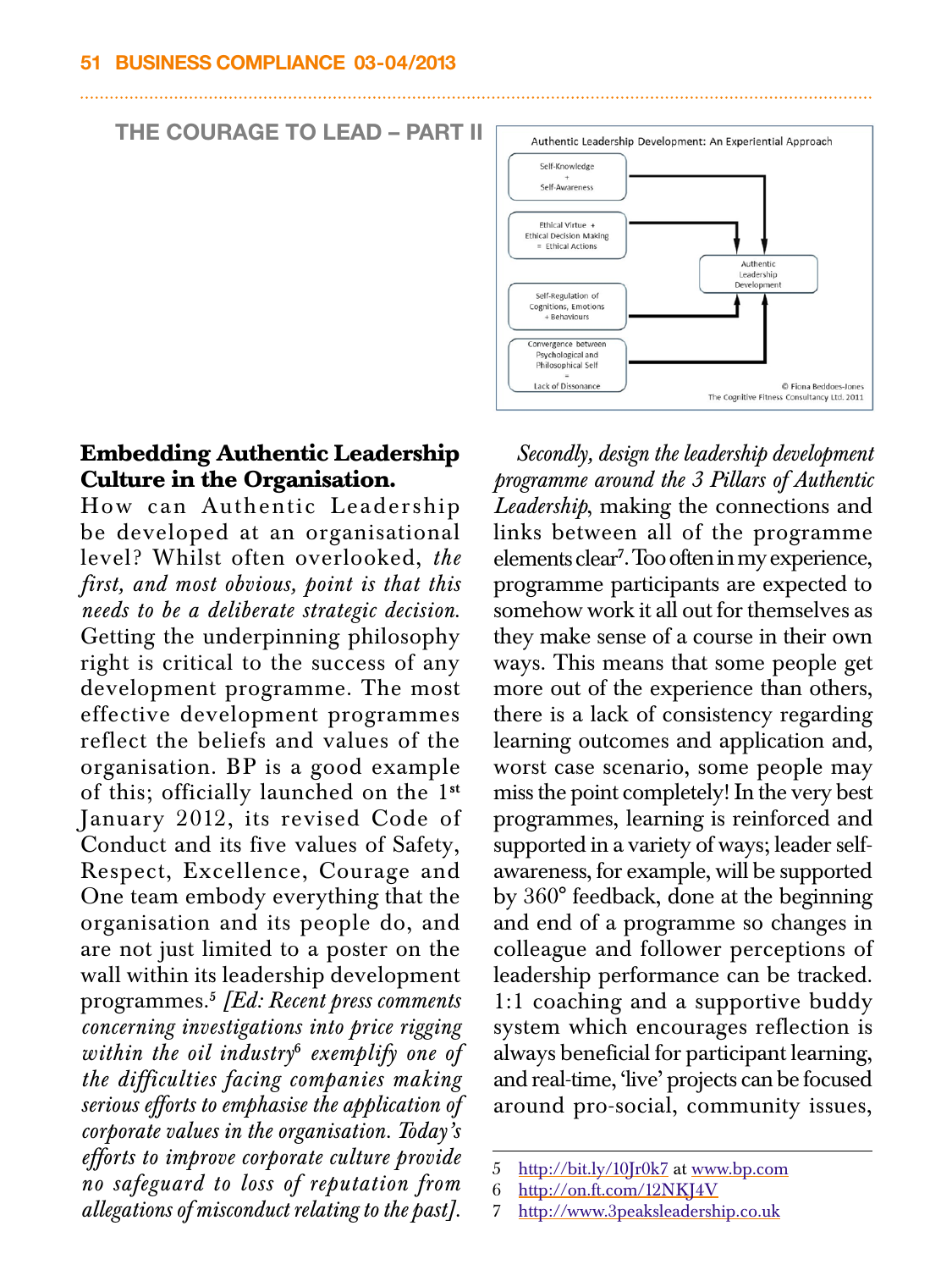Research reveals that the majority of leadership development programmes last for two days or fewer. This simply isn't long enough to embed learning or allow for any kind of real reflection or cognitive and behavioural change

specific organisational problems or ethical considerations, all of which will increase the intrinsic value of the programme and embed leader learning.

*Thirdly, the programme needs to be long enough!* Research reveals that the majority of leadership development programmes last for two days or fewer. This simply isn't long enough to embed learning or allow for any kind of real reflection or cognitive and behavioural change. A programme of regular and planned inputs, over six months or a year, with a group of people you can trust, is a much more powerful way to develop positive leadership and an effective leadership pipeline than an ad-hoc away day labelled 'leadership development'.

*It's very important that the organisation selects both the right people to attend the programme* and also the right people to run it. The trainers/facilitators/coaches will be role models for the courses they are involved with and, if they are not knowledgeable, experienced, likeable, supportive and authentic, the course participants will soon realise and the efficacy of the programme will be diminished. Likewise, selecting participants is another strategic decision;

is inclusion company-wide or limited by certain criteria such as grade or potential? Will differing levels of leadership/ management be included? Is the purpose general leadership development or to grow the pipeline of future potential senior leaders? Do participants need to apply and make a case for attending, or will they simply be selected and told to attend? All of the answers to these questions should be transparent and be clearly linked to the Underpinning Philosophy of the programme and organisational values. If they are not, then the programme will be muddled and, whilst it may be an *authentic* programme, it won't be an *Authentic Leadership* programme.

## **Accepting the Value of Authentic Learning**

Finally, building in an open and transparent ongoing review of the programme, its results, successes, problems and learning points is crucial. Organisational selfawareness is as important as individual selfawareness from an Authentic Leadership perspective, and just as everything that happens to an individual leader is an opportunity for them to reflect and learn something from a personal/professional